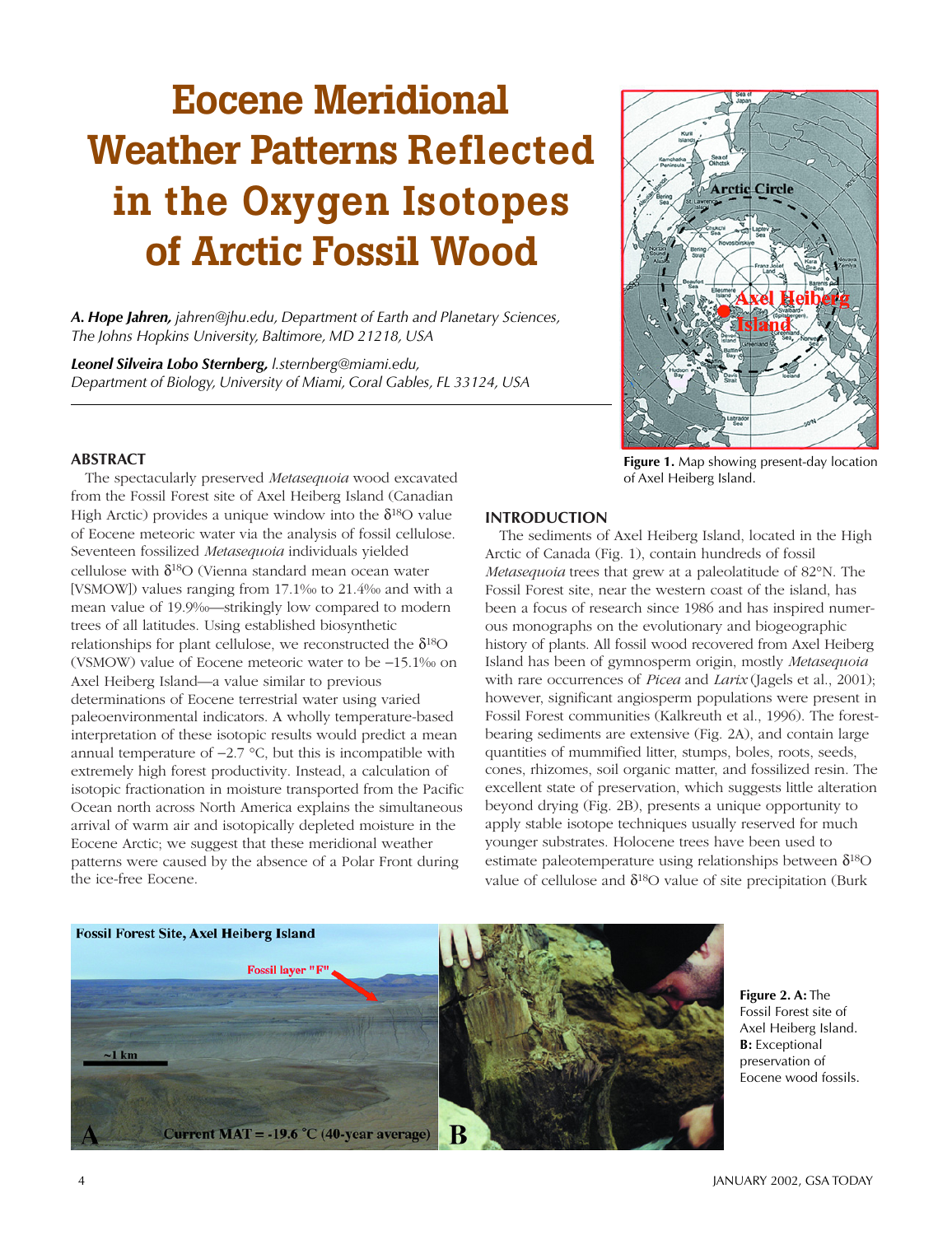and Stuvier, 1981) and between δD value of cellulose-nitrate and δD value of site precipitation (Yapp and Epstein, 1977). However, lack of well-preserved fossils has prevented application of these relationships in deep time until now.

## **AGE OF THE FOSSIL FOREST**

The age of the Fossil Forest site on Axel Heiberg Island has been a subject of controversy. We prefer a middleto-late Eocene interpretation of the age of *Metasequoia* fossils analyzed, but previous workers have assigned a larger age window, from middle

Eocene to early Oligocene. The most widely known age was assigned using vertebrate fossils found within the correlative Eureka Sound Group on western Ellesmere Island (Dawson et al., 1976) and elsewhere on Axel Heiberg Island; these have been used to assign a middle Eocene age for the Fossil Forest that is often assumed today (Jagels et al., 2001). Unfortunately, the vertebrate fossils in question were recovered from strata with different lithology and were at stratigraphic levels substantially below the Fossil Forest. The only vertebrate fossils that have been recovered from the Fossil



**Figure 3.** Stratigraphic sequence illustrating fossiliferous sediments of Fossil Forest; sampling location for this study is highlighted, as is position of brontothere fossil teeth described by Eberle and Storer (1999).

fragments found as "float on poorly consolidated, reddish brown sandstone" directly overlying the R-S-T coal of the Fossil Forest site (Fig. 3; Eberle and Storer, 1999, p. 979). The fossils were identified as brontothere (quadrupedal herbivores that became extinct in North America during the late Eocene) teeth (Eberle and Storer, 1999). However, Eberle and Storer (1999) did not address the possibility that this float might represent the reworked debris of older sediments. Rich and diverse pollen assemblages within the Fossil Forest strata are "probably middle Eocene in age, but a late Eocene age cannot be discounted" (McIntyre, 1991, p. 83). Ricketts (1987, p. 2503) discussed a "wide range of reworked pollen, spores and dinoflagellates" of Paleocene and Cretaceous age included in the microfossil assemblages of the Fossil Forest site. Examination of sedimentary relationships suggested that the Fossil Forest site extends "perhaps into the earliest Oligocene" (Ricketts, 1991, p. 1). Plant macrofossil assemblages (*Betula, Glyptostrobus, Larix, Metasequoia, Picea, Pinus, Pseudolarix*, and *Tsuga*) are not temporally specific within the Paleogene. We analyzed fossils from high in the Fossil Forest section, located >30 m stratigraphically above the R-S-T coal (Figs. 2A and 3), which we believe are middle-to-late Eocene in age.

Forest site itself are three tooth enamel

## **EOCENE PALEOCLIMATE**

The Eocene (57.8–36.6 Ma) has been considered by many as an unusually warm period in Earth's history. Latest Paleocene Thermal Maximum rocks record a methane release (Dickens et al., 1995) that prevented severe winter cooling in polar regions (Sloan et al., 1992). This event resulted in a dramatic 4–8 °C increase in deep-ocean, highlatitude, and continental temperatures (Zachos et al., 1993), marking the onset of warm conditions that extended into the Eocene.

The global plant fossil record for the Eocene (reviewed in Graham, 1999) reveals a lavishly vegetated planet Earth. Vegetation described as "subtropical" may have extended to 60°N lat, and full "tropical rainforests" occurred up to 30°N lat (Wolfe, 1985, p. 357). For this reason, we expect that the fossils of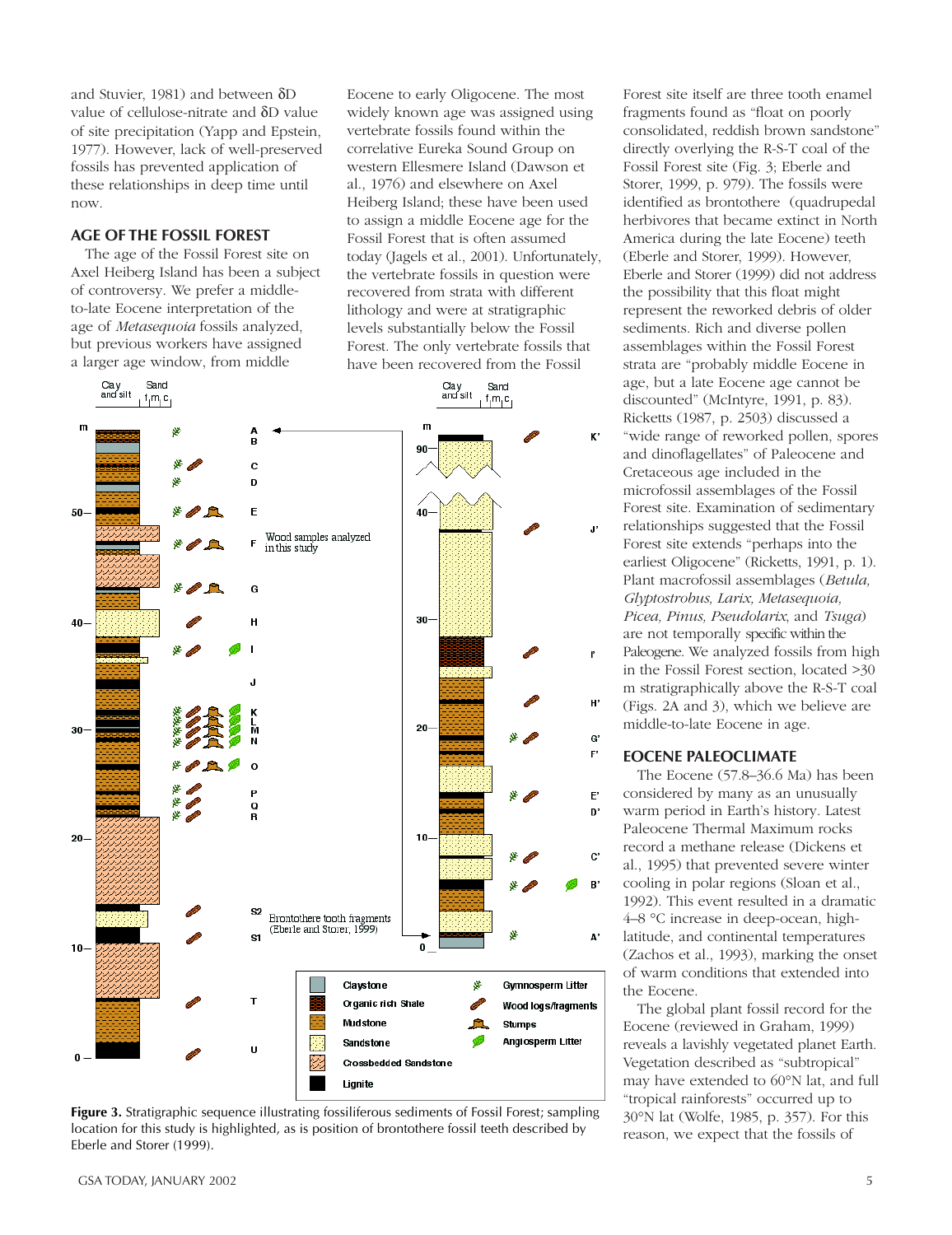Axel Heiberg Island result from a period of maximum primary productivity at high latitudes, and represent the upper limit of terrestrial biomass production in polar regions. However, paleontological methods used to characterize Eocene "tropicality" are based on comparison with features of modern biota, presenting inevitable complications when dealing with environments that no longer exist. Most authors recognize that the Fossil Forest of Axel Heiberg Island represents a unique ecosystem for which there is no modern analog. Both plant and animal fossils of Axel Heiberg and Ellesmere Islands have been used alternatively to characterize the Arctic paleoclimate (Basinger, 1986; Estes and Hutchinson, 1980) and to infer the environmental tolerances of the species present (Eberle and Storer, 1999; Francis, 1991). Therefore, inherent limits in paleontological methods of climate reconstruction suggest further information might be gained from isotopic techniques.

Fossil leaf margin analysis from the Bighorn Basin, Wyoming, indicated a short-lived ~8 °C temperature drop during the early Eocene (Wing et al., 2000), demonstrating variability in continental temperatures during this interval of the Cenozoic. During the early Eocene to middle Eocene transition (~52 Ma) marine isotopic records show dramatic recovery to early Paleocene values: marine bulk carbonate δ13C (Vienna Peedee belemnite [VPDB]) value returned to +1.8‰ (from +0.2‰) (Shackleton et al., 1984); and ocean water  $δ<sup>18</sup>O$  (Vienna standard mean ocean water [VSMOW]) value (as calculated from the composition of benthic foraminifera) returned to +0.0‰ (from –0.7‰) (Miller et al., 1987). These isotopic increases have been consistently interpreted as a global cooling event that occurred long after the Paleocene-Eocene warming event.

Efforts have been made to characterize the paleoclimate of the Eocene using general circulation and other models. For example, early Eocene mean global surface temperature was estimated to be at least 2 °C warmer than at present (Barron, 1987) and  $CO<sub>2</sub>$  levels were

estimated to be at least twice that of today (Berner, 1994; Sloan and Rea, 1995). Eocene cooling trends were reinforced by general circulation model results which found that ~1.0 °C of cooling in northern hemisphere mean annual surface temperature occurred during the whole of the Eocene, caused by changes in atmospheric and oceanic heat transport (Bice et al., 2000a). Despite this myriad of paleoclimate determinations, a congruent climate hypothesis remains elusive for the Eocene. Sloan and Morrill (1998) described "persistent discrepancies" between climate model results and



**Figure 4.** Bulk fossil wood from Axel Heiberg Island (note preserved growth rings) and the resultant purified  $\alpha$ -cellulose.

interpretations from proxy data in the Eocene.

## δ**18O IN EOCENE FOSSIL CELLULOSE**

We have measured oxygen isotope composition within a substrate that is extremely well characterized with respect to chemical and biological synthesis—Eocene fossil cellulose—and use these results to shed new light on the meteorologic patterns of the Eocene. Seventeen *Metasequoia* individuals excavated from Fossil Forest lignite layer F (Fig. 3) were analyzed in duplicate for  $δ<sup>18</sup>O$  (VSMOW) value of extracted cellulose. The purification process to obtain α-cellulose from plant tissue involved the standard technique based on Green (1963), modified by Sternberg (1989). The procedure is widely used for carbon, oxygen, and hydrogen stable isotope studies on αcellulose (e.g., Feng et al., 1999). Five to 10 grams of bulk fossil sample were analyzed; pre-extraction of lipids was necessary because conifer tissues contain considerable amounts of resin, which is isotopically depleted relative

to most plant tissues. The fluffy, white α-cellulose extracted from Fossil Forest samples is shown in Figure 4; cellulose content of extracted samples was verified using classical biochemical assay techniques (Updergraff, 1969). We quantitatively converted oxygen in cellulose into pure  $CO<sub>2</sub>$  using the procedure described by Sternberg (1989) with a modification of the HCl removal step (Sauer and Sternberg, 1994). Resulting  $CO<sub>2</sub>$  gas was then analyzed on a VG Isogas Prism dualinlet isotope ratio mass spectrometer at the University of Miami.  $δ<sup>18</sup>O$  (VSMOW) variability within each individual was found to be 0.5‰; total uncertainty in value of each sample (conservatively calculated as the total of field variability and instrumental uncertainty) was found to be 1.0‰. The total range of  $\delta^{18}$ O (VSMOW) values found in these fossil samples ( $n = 17$ ) was 17.1‰–21.4‰ with a mean value of 19.9 ‰. These are strikingly low oxygen isotope values compared to published  $δ<sup>18</sup>O$  values of modern tree cellulose (Fig. 5).

The  $\delta^{18}O$  value of tree cellulose can be used to estimate the  $\delta^{18}$ O value of meteoric water used by the plant; however, processes of isotopic fractionation during cellulose synthesis are complex. The biosynthesis of wood cellulose in trees can be understood by the following sequence of events. (1) Leaf water is isotopically enriched relative to stem water by the process of transpiration; this enrichment is a function of both relative humidity and leaf characteristics. (2) Carbohydrates synthesized in the leaf during photosynthesis and then transported to stem and roots have the oxygen isotopic signature of leaf water (i.e.,  $\delta^{18}O_{\text{carbohydrate}} = \delta^{18}O_{\text{leaf water}} + 27\%$ <sub>0</sub>). (3) During cellulose synthesis in the stem, ~30%–40% of oxygen atoms in carbohydrate exchange with stem water via the carbonyl-hydration reaction. Therefore, some cellulose oxygen atoms retain their isotopic signature from previous equilibration with leaf water, while others show isotopic ratios consistent with stem water equilibrium. For this reason, we expect the  $\delta^{18}O$ value of stem cellulose to be higher than  $\delta^{18}O_{\text{meteoric water}}$  + 27‰. We use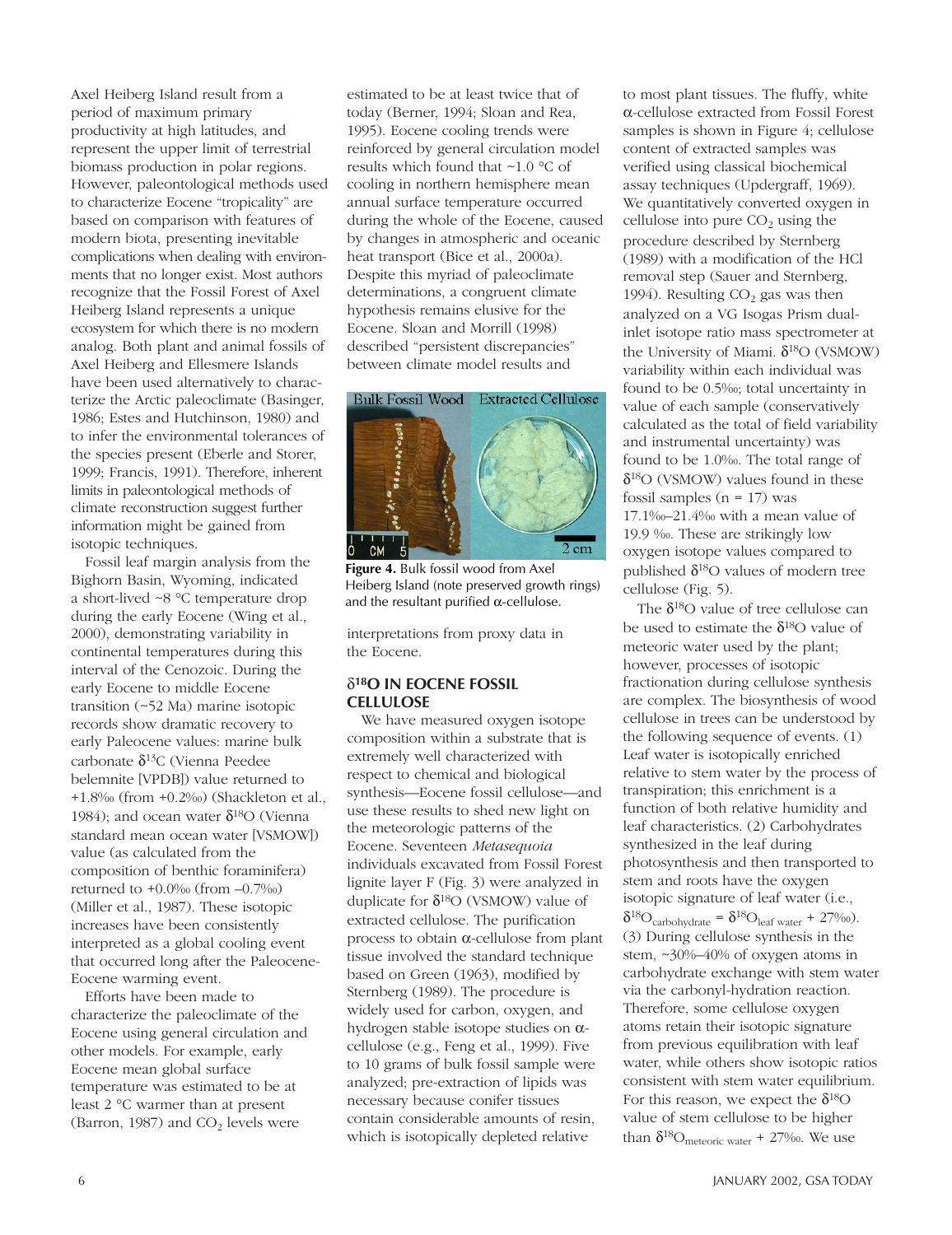

**Figure 5.** Comparison of cellulose δ18O values in modern trees (blue circles) across a wide range of latitude, modern *Metasequoia* wood from Japan (green circles), and fossil *Metasequoia* wood from Fossil Forest site (red diamonds).

here the empirically observed fractionation for modern *Metasequoia* grown under controlled conditions in Japan (Table 1). Taking this observed value,  $\Delta = \delta^{18}O_{\text{cellulose}} \delta^{18}O_{\text{plant water}}$  = 35‰, in conjunction with the  $\delta^{18}O$  (VSMOW) mean value of Fossil Forest cellulose of 19.9‰, we reconstructed an oxygen isotope composition of Eocene meteoric water equal to −15.1‰ on Axel Heiberg Island.

## **THE SOURCE OF LOW-**δ**18O VALUES IN EOCENE METEORIC WATER**

Other studies have also documented low-δ18O values in Eocene terrestrial substrates, and inferred 18O-depleted meteoric water. Norris et al. (1996) observed  $\delta^{18}$ O values as low as –16‰ (VPDB) in Eocene lacustrine carbonates and calculated source waters as low as  $\delta^{18}$ O (VSMOW) = -19.8‰ for the Green River Basin, perhaps representative of paleosnowfall.  $\delta^{18}$ O values of Fe-oxides from early Eocene rocks of the Bighorn Basin suggested a change in surface water δ18O (VSMOW) value, ∆ = −3.25‰, in the earliest Eocene (Wing et al., 2000). Based on the oxygen isotope value of soil carbonates and fossil teeth, Koch et al. (1995) concluded that Paleocene-Eocene meteoric water was "significantly" <sup>18</sup>O depleted, with values as low as  $\delta^{18}$ O (VSMOW) = −14‰.

One explanation for low-δ18O values would be cold temperatures. An empirical (modern) relationship

$$
\delta^{18}O_{\text{cellulose}} = 21 + 0.4 \, (^{\circ}\text{C MAT}) \, \text{R}^2 = 0.71 \tag{1}
$$

between  $\delta^{18}O$  in tree cellulose and site mean annual temperature has been observed, based on analyses of a large set of tree species across 50° of latitude (Epstein et al., 1977).

When we used this to estimate Eocene paleotemperature from our Axel Heiberg fossil wood  $\delta^{18}O$ results, we obtained predicted mean annual temperature for the site equal to  $-2.7$  °C ( $\pm$  2.5). For comparison, mean annual temperature in Dawson, Yukon, Canada, is –4.7 °C; Godthåb, Greenland, is –1.1 °C; and Whitehorse is –0.9 °C. Thus, paleotemperature predicted for Axel Heiberg Island using equation 1 would have been similar to modern Arctic regions. However, we reject a wholly temperaturebased interpretation of our isotopic results: The Arctic could not have had below-zero mean annual

temperature during the Eocene based on climate models and also based on the apparent high bioproductivity of the Fossil Forest during the Eocene. Koch et al. (1995) similarly rejected a cold-climate interpretation of low-δ18O values in Eocene soil carbonates and fossil teeth and suggested an isotopic "rain-out effect" as more likely.

Our preferred explanation for the low-δ18O values involves changing weather patterns. For example, altered meteoric transport patterns have been proposed to control  $\delta^{18}O$  values in the ice-core (Hendricks et al., 2000), marine carbonate (Wolff et al., 1998), and soil carbonate (Amundson et al., 1996) paleorecords. As clouds travel across continents, the moisture they carry becomes isotopically lighter as 18O and D isotopes "rain-out" during Rayleigh distillation. Furthermore, traveling clouds are replenished with moisture evaporated from continental lakes and with moisture transpired through vegetation (Moreira et al., 1997). Therefore, the isotopic composition of moisture arriving at a given latitude is dependent upon dominant storm paths of moisture transport. Recycling of water to the atmosphere via transpiration in forested regions must have been an important meteorologic influence during the Eocene, as highly productive vegetation extended from the low to high latitudes (Ziegler et al., 1983).

We suggest that the absence of polar ice during the early Tertiary was an important factor in determining meteoric transport patterns during the Eocene. At present, high latitudes are consistently cold due to the stable configuration of the Polar Front, the abrupt separation between the lowtemperature arctic atmosphere and the higher-temperature mid-latitude atmosphere that encourages west-east circumpolar

| Site of Collection               | $\delta^{18} \mathsf{O}_\mathsf{plant\ water}$ [‰] | $\delta^{18}O_{\text{cellulose}}$ [‰] | $\Delta = \delta^{18}O_{\text{cellulose}} - \delta^{18}O_{\text{plant water}}$ [\%o] |
|----------------------------------|----------------------------------------------------|---------------------------------------|--------------------------------------------------------------------------------------|
| Kyoto, Japan                     | $-8.4$                                             | 25.3                                  | 33.7                                                                                 |
| Tanashi, Japan (40-year stand)   | $-9.3$                                             | 25.9                                  | 35.2                                                                                 |
| Tanashi, Japan (70-year stand)   | $-9.3$                                             | 26.8                                  | 36.1                                                                                 |
| <i>Note:</i> Mean value = $35.0$ |                                                    |                                       |                                                                                      |

TABLE 1. ISOTOPIC FRACTIONATION BETWEEN ENVIRONMENTAL WATER AND METASEQUOIA CELLULOSE AS MEASURED IN MODERN SYSTEMS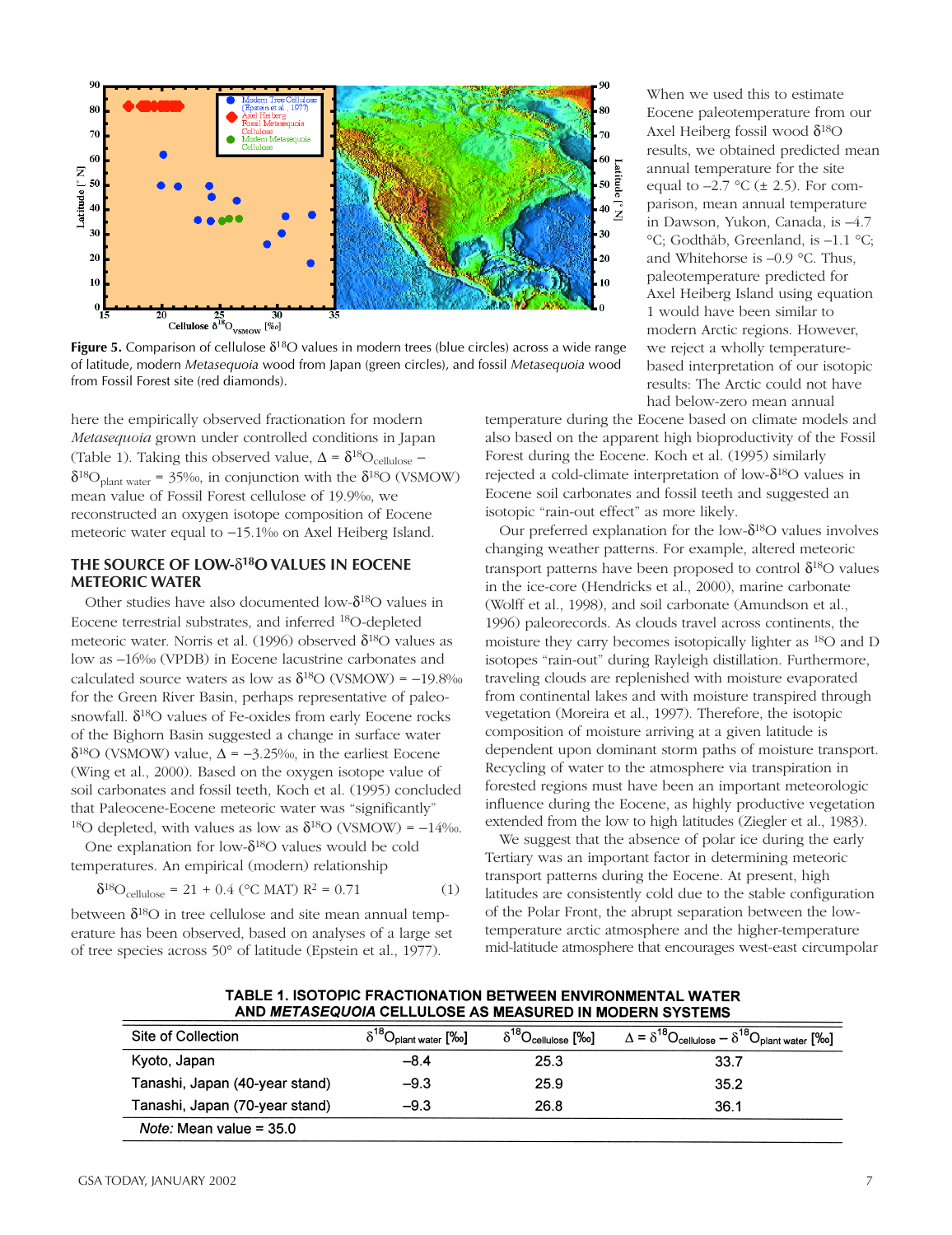

Figure 6. Calculation of fractionation in oxygen isotope value of moisture during transport across Eocene paleogeography; moisture originating in Pacific Ocean arrives at Fossil Forest site via meridional weather patterns. Map of continental position was created by GEOMAR, Ocean Drilling Stratigraphic Network (Research Center for Marine Geosciences at Kiel and the Geological Institute of the University of Bremen, Germany).

transport. The steep atmospherictemperature gradient across the Polar Front results from low radiation absorption by the high-albedo ice cap, relative to the ice-free lower latitudes. Today's  $1.3 \times 10^{13}$  m<sup>2</sup> of arctic ice cover (annual average) has albedo of ~60% and absorbs  $\sim$ 1  $\times$  10<sup>15</sup> W of energy annually. By comparison, the same area forested, or covered by water during the Eocene would have mean albedo of ~10%, resulting in the absorption of  $\approx$  2.3  $\times$  10<sup>15</sup> W each year in the region more than doubling the amount of heat energy impacting the Arctic, relative to today. A weak net temperature gradient from equator to pole would exist during the Eocene, due to the 2× annual difference in incoming solar radiation between 90° and 0°N lat. This would give rise to meridional weather patterns as warm air swept north across North America to the Arctic and continued in a transpolar pattern across the north pole and into Siberia.

Evidence of meridional weather patterns during the Eocene is apparent in the  $\delta^{18}$ O value of fossil cellulose from the Fossil Forest site of Axel Heiberg Island: Figure 6 illustrates how source water with  $\delta^{18}O$  (VSMOW) = ~-1.0‰ (Bice et al., 2000b) originating off the coast of Mexico in the Pacific Ocean is fractionated during transport across arid and forested regions of North America. Field experiments measuring precipitation across a Rayleigh-distillation dominated

inland transect of Central Africa revealed a δ18O (VSMOW) gradient of −1.58‰ per 100 km (Njitchoua et al., 1999). Combining these observations with the fact that western Mexico was persistently arid during the Cenozoic (Parrish et al., 1982), we calculated that a traverse across the ~500 km region would result in a change in  $\delta^{18}O$  (VSMOW) value,  $\Delta$  = −7.9‰ (Fig. 6). Measurements made of precipitation across large transects in the forested Amazon basin revealed a δ18O (VSMOW) gradient of −0.08‰ per 100 km (Gat and Matsui, 1991), and allowed us to calculate a final  $\delta^{18}O$ (VSMOW) value = ~−15‰ of Eocene precipitation arriving at the Axel Heiberg site after traversing the vegetated ~7000 km expanse of Canada (Fig. 6).

## **SUMMARY**

We present a meridional-transport model that explains the low- $\delta^{18}O$  value of meteoric water arriving at the Fossil Forest site during the Eocene. This value agrees with the  $\delta^{18}$ O value of Eocene meteoric water calculated using the oxygen isotope composition of Axel Heiberg fossil wood. We suggest that meridional weather patterns were responsible for the simultaneous delivery of warm air and moisture to high latitudes during the Eocene. In addition, the extensive Eocene conifer communities of Siberia (LePage and Basinger, 1995) may have been maintained by transpolar weather

patterns as this warm, wet air continued across the North Pole.

The extremely bioproductive Eocene *Metasequoia* forests of Axel Heiberg Island were deciduous ecosystems restricted to a short, intense growing season. These trees endured four months of total darkness during winter months and gained most of the light required for growth during four months of continuous summer daylight. The temperature gradient between the equator and the North Pole was at an annual minimum during Eocene summer months as high latitudes received maximum solar radiation, facilitating meridional transport. Thus, moisture transported from equatorial latitudes supplied water to Axel Heiberg Island during summer episodes of explosive vegetative growth, as was recorded in the isotopic composition of fossil cellulose. Our results suggest that a meridional weather pattern was the dominant path of water transport to the high latitudes during the Eocene, but do not preclude coexisting north-tosouth or other weather patterns, particularly during the drier seasons. During the winter months, the equatorto-pole temperature gradient was highest, opening the possibility of eastwest moisture transport, or transport from the adjacent ice-free Arctic Ocean. Both of these possibilities would deliver a small amount of meteoric water with relatively high- $\delta^{18}O$  value (perhaps ~−2‰ to −5‰) prior to the start of each growing season. We plan to look

for this heavy isotopic signal in the cellulose of early-season wood preserved in Fossil Forest *Metasequoia* fossils by performing a series of oxygen isotope analyses within single growth rings (Fig. 4).

Our work presents isotopic evidence that weather patterns are subject to change on a global scale during the evolution of Earth's surface and features. During the Eocene, tree cellulose was synthesized in the Arctic using water transported from the equatorial Pacific Ocean. Such weather patterns are radically different than those thought to be in place during the Mesozoic (White et al., 2001) and may partially account for the abundance of vegetation at high latitudes during the